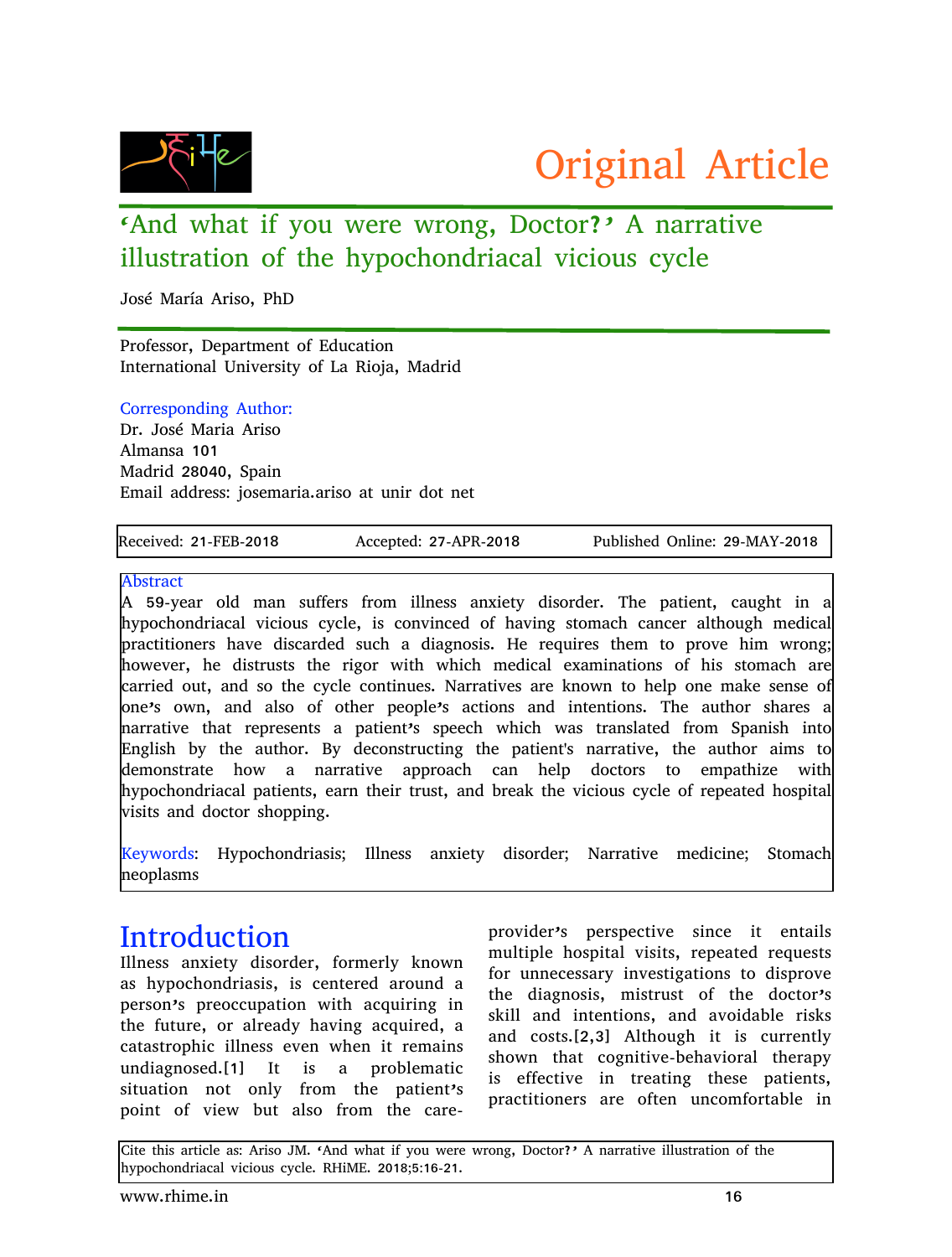dealing with them since their demands are unreasonable and their faith in the doctor minimal.[4,5]

In order to address this problem, patient narratives may be a helpful tool. Narratives are known to help one make sense of the world, and, by extension, to understand the reasons that underlie not only one's own actions and intentions, but also other people's.[6] By deconstructing a patient narrative based on domains of dysfunction,[2] this paper seeks to show how a narrative approach can help doctors empathize with hypochondriacal patients - their narrative is often so bizarre from the physician's perspective that it must be received with due care and after trying to put oneself in the patient's shoes. The patient's spoken narrative on this issue was translated from Spanish into English by the author and consent obtained in writing to use the narrative in this manner.

# The Narrative Deconstructed Cognitive component (preoccupation)

"My parents and my older brother died of stomach cancer. I ask you, doesn't that mean anything? What would you think of someone in my place who did not worry about the possibility? As I have just told you, I have, at the very least, three very good reasons – that is, my father's, my mother's and my brother's death from cancer – to worry about my stomach."

#### Cognitive component (misinterpretation)

"But there is another reason for this from childhood onwards, I've had strong abdominal pains, to the extent that I often couldn't remain upright in the street, the classroom, or wherever I was."

#### Affective component (fear/anxiety)

"I remember very well the day a doctor showed me my abdominal X-ray in which something like a cloud of black smoke could be clearly discerned: the only problem he could discover in that X-ray was air. All right, but does it mean that I should stop being concerned about my stomach? I have heard of many cases where a patient was repeatedly told that he had nothing more than gas in the abdomen, that he should calm down, that he should not spend his time wondering and worrying… until one fine day a doctor makes a long face and admits that it is an advanced stomach cancer.

How do you expect the patient to react in such a case? He will surely curse himself for not having insisted earlier on a more extensive examination of his stomach. That is exactly how my relatives reacted. What could other patients learn from this case? Obviously, they would wish in their hearts to be taken more seriously by doctors."

### Cognitive component (preoccupation and misinterpretation)

"Due to my delicate state of health, I try to learn as much as possible about the best way of taking care of my stomach. Therefore, I watch my diet, cut down on salt, and do not drink alcohol. I also try to get information about cancer research. For instance, a couple of years ago, it became public knowledge that two out of three cancer cases are not due to environmental factors or inherited predispositions, but due to to 'bad luck'.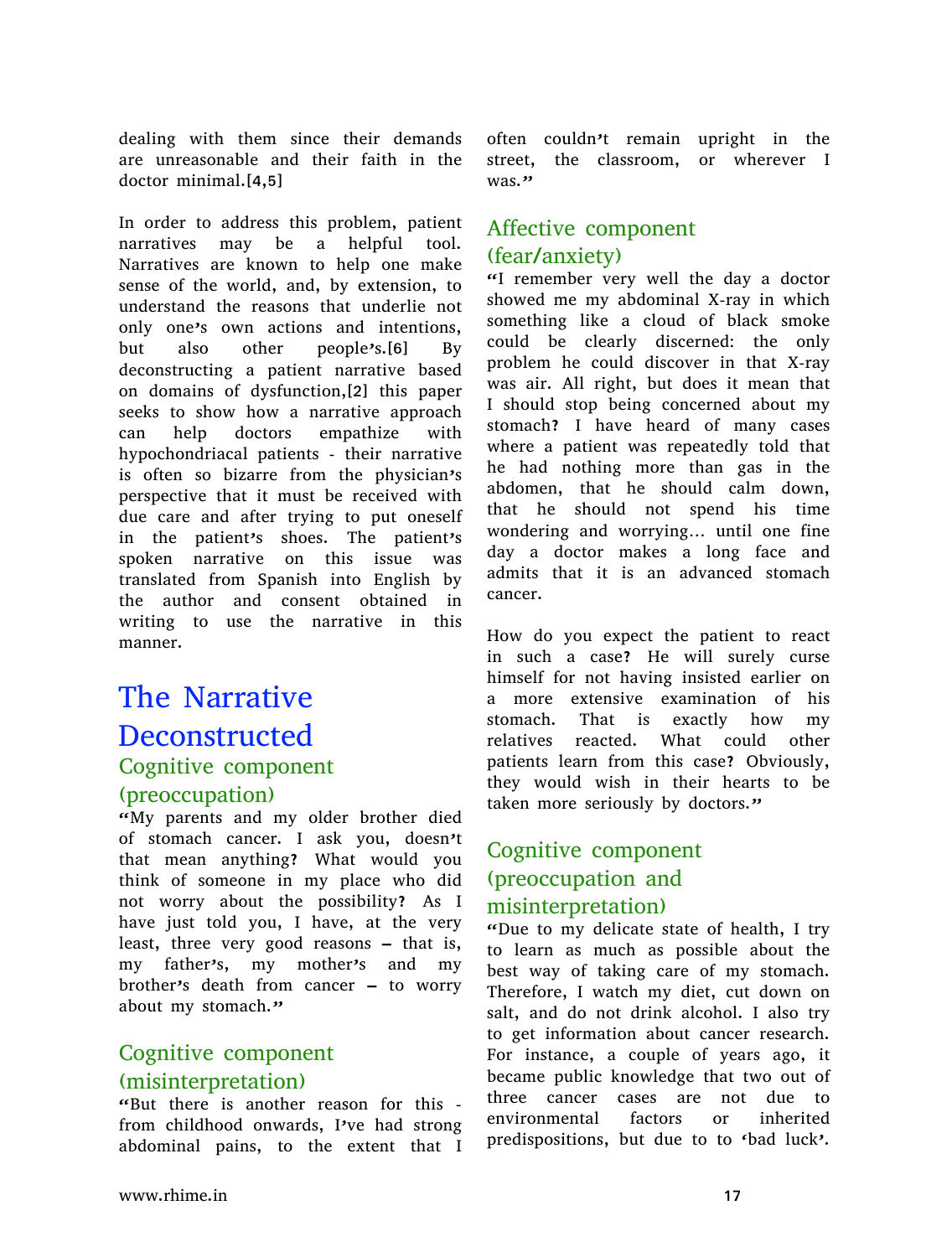I am not referring to one of those hoaxes that can be found on Whatsapp or on social networking sites. I am referring to an article published in the journal Science.[7] Keeping the study in mind, it may seem that it is pointless worrying about getting cancer because that will be, above all, a matter of luck. But I do not interpret the article in that way.

From my point of view, if all the known causes of cancer constitute 33% of its triggers, I have a huge risk of suffering from it due to an inherited predisposition; however, before this article was published, I believed I could do something to avoid cancer by taking care of myself. Now, the paper suggests that I am actually defenseless: it is as if life is a macabre lottery, so that it no longer matters so much whether I try to lead a healthy life. So what must patients like me do? Should we sit back and wait until the cancer is highly developed? No, the priority for me now is to detect cancer as soon as possible. The threat of cancer lurks everywhere, and one of the best ways to deal with it, maybe the only one, is to find it in time."

#### Attentional component (hypervigilance to bodily symptoms)

"As if this were not enough, I have many symptoms of stomach cancer – as you well know, this type of cancer usually doesn't display symptoms in its earlier stages, but only when it is highly developed, which is obviously the case with me. To start with, I am a 59 year old male and stomach cancer usually appears in old men. As I told you, my parents and my older brother died of this kind of cancer, so even my genetics condemns me. Furthermore, I do not feel like eating because all kinds of food makes me ill; I am reluctant to eat as I have heartburn, to the extent that I often

vomit after eating. I have the sensation of food getting lodged in my throat, especially if it is solid food. I feel really ill and get bloated after eating. Then, I am always constipated and I often notice traces of blood on my stools.

Regardless of what I eat, I am always dead tired. I weigh myself daily, and, as you can see, I lose weight very fast. I know the symptoms well because I have sought information, but, above all, because it is a common topic of conversation in my family. In fact, it is our sole topic of discussion! How could it be otherwise? We know well what stomach cancer is. I myself saw how my parents and my brother quickly became ill until they died - and that is exactly how I am now getting sick."

#### Behavioral component (repetitive behaviors)

"Sometimes, I was able to get doctors to screen me for stomach cancer. But they usually restricted themselves to tests that diagnosed a stomach ulcer, and once they even told me I had some kind of bug. Worst of all, they asked me to avoid ungrounded self-diagnosis. As you can see, I am measured in my words, but I admit that I was very insistent and impulsive in those early conversations. I saw in those doctors the unique opportunity for my stomach to be examined more closely in search of a tumor or a metastases: in response, the doctors said that they didn't need to continue the examinations. Is it impossible for me to have a tumor or a metastases in addition to the ulcer or the virus?

Doctors claimed not only to have examined my stomach well enough, but also that they took into account my family history of the disease. And yet, when my mother and my brother were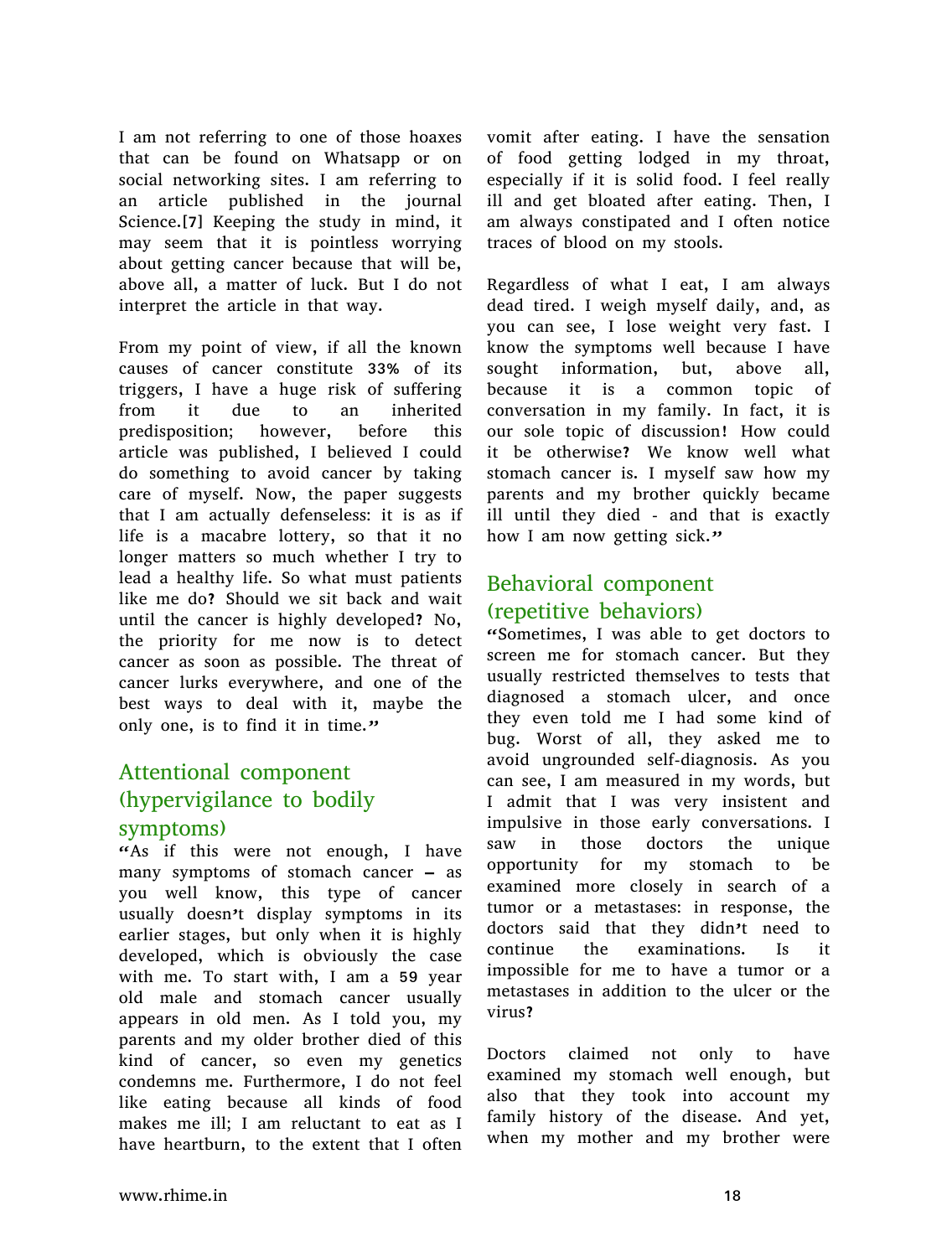told after my father's death that they had been examined in detail without finding anything remarkable, doctors recognized later that both of them had stomach cancer. Wouldn't you be tormented if you were in my place? I can't help thinking about that. I find it outrageous that I am expected to accept my premature death without doing anything to avoid it.

It disturbs me to resign myself to be killed by the same cancer that put an end to my relatives' lives. What I mean is that the fight against my disease is important not only for me, but also, and above all, for my loved ones. It is like telling them, 'Unfortunately, you could not be saved, but I will do everything possible and more to save me, for I consider my survival as our victory over stomach cancer<sup>,"</sup>

#### Lack of trust (doctor shopping, insistence on wasteful, high-risk investigations, repeated cycles of maladaptive interactions)

"Thus, whenever a physician tries to convince me that I don't have stomach cancer, I am obliged to remind him, 'And what if you were wrong, doctor?' If he answers that he was not able to find any tumor or metastases, I, as a high risk patient, have every right to require him to prove that my stomach is healthy. Yet none of the physicians I have known so far have been able prove such a thing. That irritates me the most. Does a single, possibly inappropriate tool really guarantee that there is no cancer in my stomach?

To put it simply, I'd like to draw an analogy between the doctors' attitudes and the results of fishing in a lake full of fish. It is as if the doctors have concluded that there are no fish in the

lake by arguing that they have tried to fish with a rod for a while, but without success. To catch fish, it is not enough simply to use a rod for one moment in time, from a specific site at the lakeside. It may not even be sufficient for the doctors to use a fishing net and scour the entire lake. If the doctors dived into the lake, the fish might avoid being seen by fleeing towards the opposite side. In such a case, it would be appropriate to simultaneously use a large number of divers, or to employ some technical device, e.g. a thermal camera. Otherwise, it is out of place to assure me that there are no fish in the lake. No doctor has offered me any convincing proof that his search for cancer in my stomach was sufficiently rigorous. In essence, I feel as if I were doomed to die of a disease that could be cured if only the doctors took me seriously once and for all."

### Discussion

In this narrative, a 59-year-old man describes the reasons that lead him to conclude he is suffering from stomach cancer although no physician has made such diagnosis. His narrative illustrates the peculiar way in which many hypochondriacal patients interpret not only the cause and severity of their signs and symptoms, but also medical research on the topic. It shows how hypochondriasis can be nurtured by personal reasons with a strong emotional charge: in this case, an alleged symbolic victory of the patient's family over stomach cancer.[3]

It is worth noting that this patient requires physicians to provide clear and convincing evidence that he does not suffer from stomach cancer, and yet he distrusts the rigor with which medical examinations of his stomach are carried out. The patient takes care of himself and endeavours to become more informed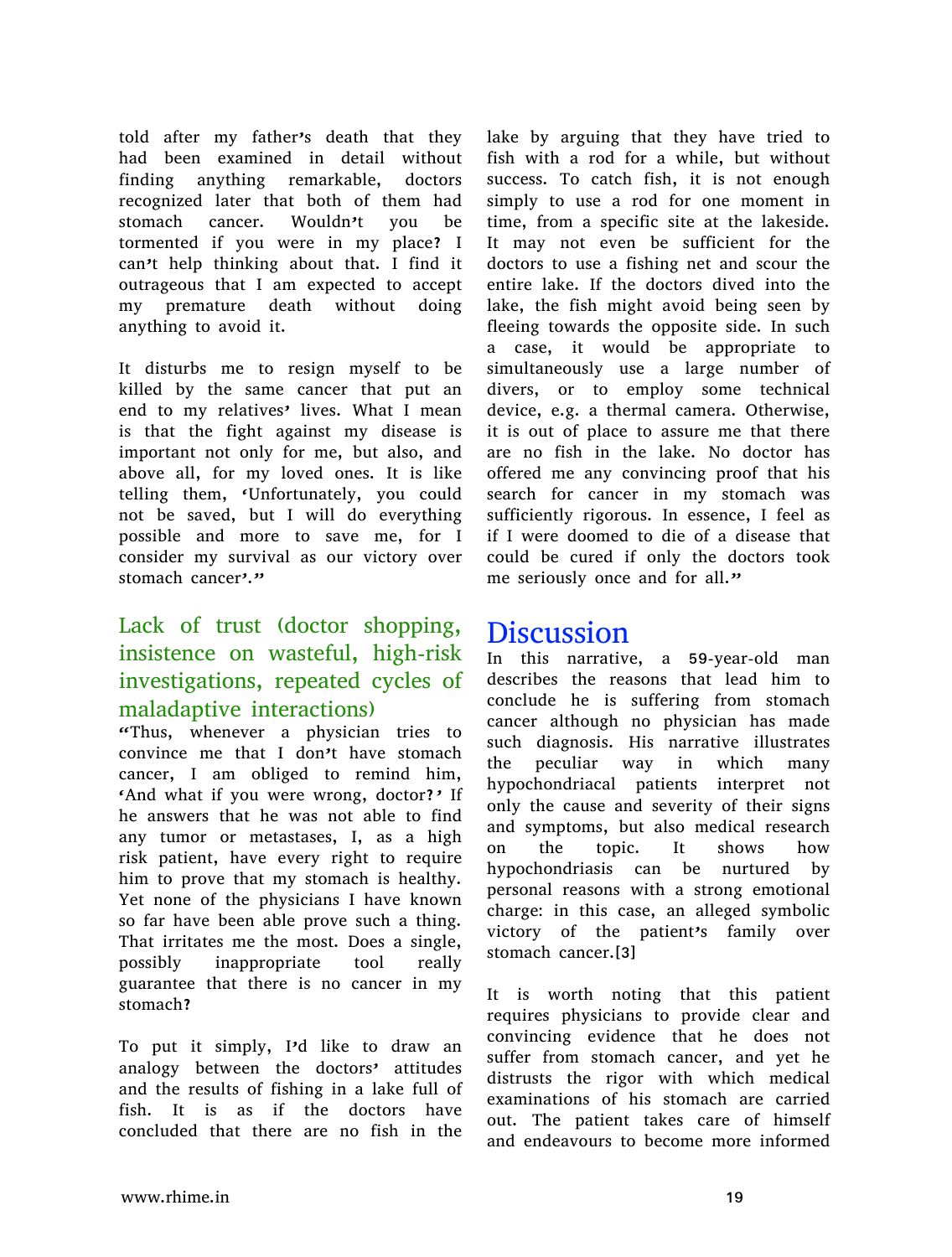about stomach cancer, but he interprets his readings in his own way: indeed, he thinks he has found evidence that the main responsibility in cancer cases lies with doctor who must focus on early detection.[7]

The patient holds that the mere possibility of making diagnostic errors justifies demanding more extensive exams and being taken more seriously by his doctors. This is how the patient finds himself caught in a hypochondriacal vicious cycle - he craves for examinations but does not trust the results - so looks for another doctor who will test him with a tool of the patient's choosing.

Indeed, the patient ends up expressing deep skepticism about such examinations through a metaphor that clearly shows his ignorance of basic health issues despite his obvious intelligence. It goes without saying that the metaphor of fishing in the lake does not reflect the problem of cancer detection; nevertheless, it is crucial to understanding the patient's radical skepticism about current techniques of stomach cancer detection.

This paper illustrates how listening to the hypochondriacal patient's narrative may show the treating physician the way forward in each particular case. As in this patient, generally also, people with illness anxiety disorder report that their relationship with their doctor is beset with poor communication and poor collaboration.[8] One way to break the vicious cycle is to build a trustful relationship with the patient. Rather than trying to cure the symptoms, or using more and more intensive tests to prove to the patient that he does not have cancer, the treating physician should

focus on providing care.[3]

Physician counter-transference can come into play and should be recognized and avoided.[9] Counter-transference is a physician's emotional reaction to her patient. In illness anxiety disorder – as seen in this patient also – the patient raises doubts about what the doctor advises and even about her qualifications and expertise. The doctor can become angry, may feel helpless, and may, in turn, reject the patient when the interventions advised, the reassurance offered, or the treatment recommended are resisted by the patient.[10]

On these occasions, the practitioner must demonstrate professionalism, which entails not only keeping her composure but also realizing that she is dealing with a patient who is really suffering – however unfounded such suffering may seem to her. Acknowledging the patient's pain and suffering may be the first step in building trust. After having carried out an appropriate examination that rules out serious physical illness, the doctor must transmit the relevant information to the patient with patience and respect.

It is best to resist performing invasive procedures that carry risk and are unlikely to yield useful results. Convincing the patient that such procedures are unnecessary may be easier if initial trust-building has been attempted. A trusted physician can continue to follow up patients even after they have been referred for cognitive therapy or psychiatric interventions. The physician, through attention to the patient's narrative, can be a powerful factor in breaking the vicious cycle of hypochondriasis.